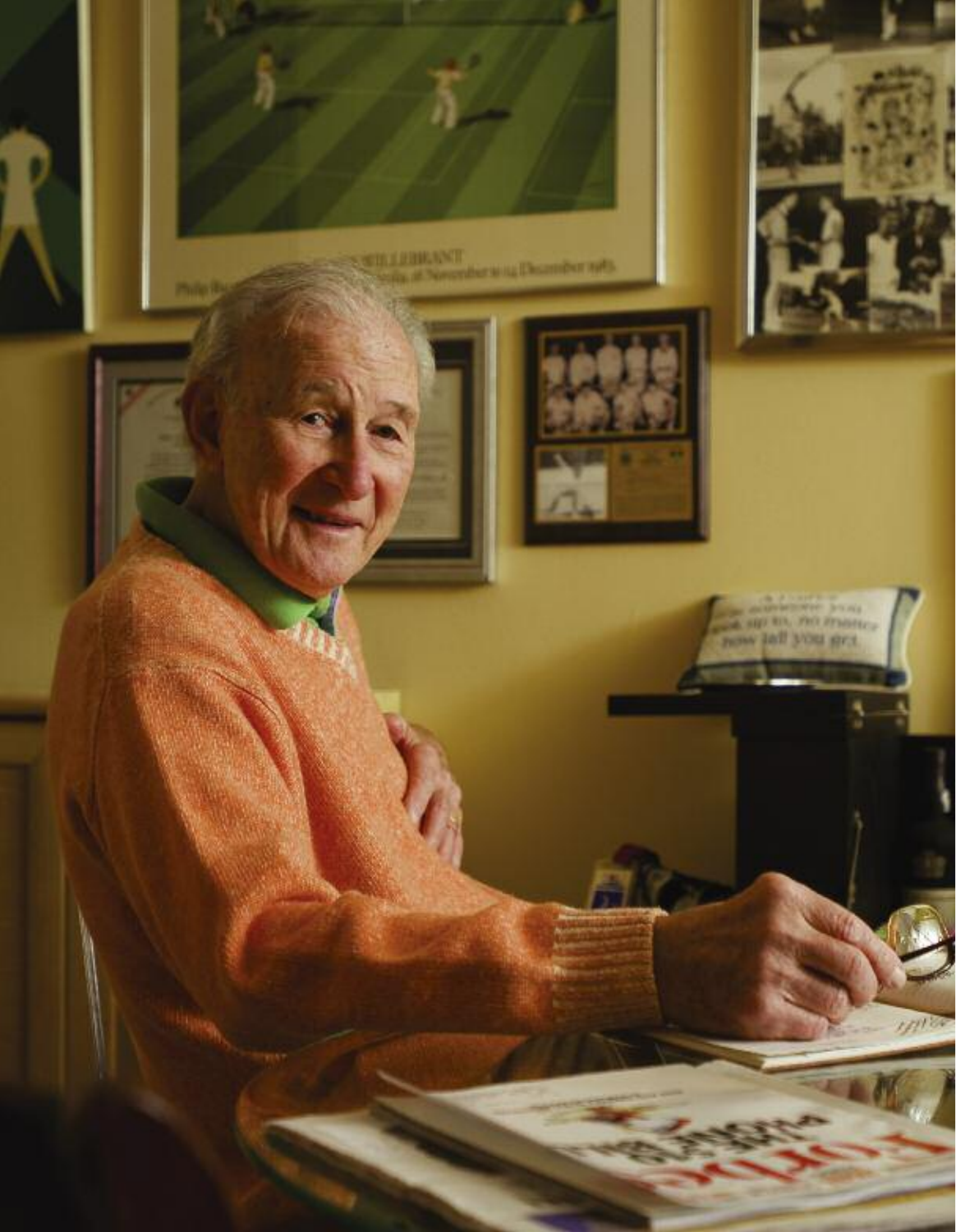



# Top Tennis Player or Undercover Agent? The Double Life of Fred Kovaleski '49

By Ben Kennedy '05

# **Khartoum, Sudan:** 1957

During his first week as a trainee for a Pepsi bottler in Khartoum, Fred Kovaleski '49 received a message from a man at the American Embassy.Kovaleski called him back.

"Fred, you cannot hide." The voice on the other end of the line was Osborne Day, the CIA's chief of station in Sudan. He and Fred had met before, and Day knew he had the right guy.

Day asked him to come to his house, where the situation was laid out. The Sudanese had helped the agency tap the phones at the Soviet embassy in Khartoum — but there was no one at the CIA who could translate the tapes from Russian into English. The Sudanese wouldn't release the tapes until the CIA had a translator, and Fred had learned Russian during World War II.

"You're just like pennies from heaven, man," said Day. "You can do this. Now I can go to them and say, 'I'll take the tapes and we'll translate them; I've got a speaker!""

"Hey, wait a minute," said Kovaleski. "I'm just starting this new job and I can use some extra money, but I'm married to a girl who speaks six different languages, including Russian."

"That's incredible!" saidDay. "Can we use her?"

"Well," said Kovaleski, "If you can have her cleared. She's the reason I had to resign from the agency."

## **Hamtramck, Michigan:** 1935

Fred Kovaleski spoke Polish at home with his parents at their home in Hamtramck, a small, mostly Eastern European community a few miles from downtown Detroit.

"If you didn't speak Polish in that town, you were a dead duck," says Kovaleski.

In grade school, he was a handball champion, since there wasn't space to play much else in their school. By the time he was 11, his gym teacher, Jean Hoxie, began to see his potential as a tennis player. With no tennis court in Hamtramck, she drew a line on the gym wall at the height of the net and supplied a basket of beat-up tennis balls. She asked if his parents would buy him a racket.

"[My father] didn't understand what the game was about," Kovaleski says. "Finally I told him it was 10 dollars to get me a racket and he just about fell over. He said, 'Look, go play baseball or something.""

Hoxie,who became a tennis legend inMichigan and a longtime mentor to Kovaleski, bought him the racket and taught him how to play. By his senior year in high school, Kovaleski had been selected to the U.S. Junior Davis Cup team and was a hot recruiting commodity, receiving attention from the University of Michigan, Michigan State and Notre Dame.

"Hoxie says to me, 'Fred, I want to get you out of this town. You've got to leave this environment,'" remembers Kovaleski. She called her friend Sharvey Umbeck, tennis coach at William and Mary, and arranged for Fred to come to the College.

## **Williamsburg, Virginia:** 1946

His first stay at college did not last long. Kovaleski turned 18 in October 1942 and, partially due to a lackluster academic record, left school shortly thereafter to enlist in the air cadets. He won a presidential citation as a paratrooper with the 11th Airborne during the invasion of the Philippines, liberating 2,100 internees from a Japanese prison camp outside Manila. In February 1946, he was discharged and determined to pick up where he left off.

"There was no question I was going back to William and Mary," he says. "I contacted Sharvey Umbeck. I was on the GI Bill anyway, so he welcomed me back."

Kovaleski's second tour in Williamsburg was markedly more successful. The men's tennis team won the NCAA national championships in both 1947 and 1948 — still the only two teams to win national titles in William and Mary history.

"Most of us who had come back after the war had matured substantially," he says. "We knew we wanted to make the grade, get our degrees and then go on with our lives."

Some of the players on the late '40s teams were men Kovaleski had known on the junior circuit before the war, so the team got along well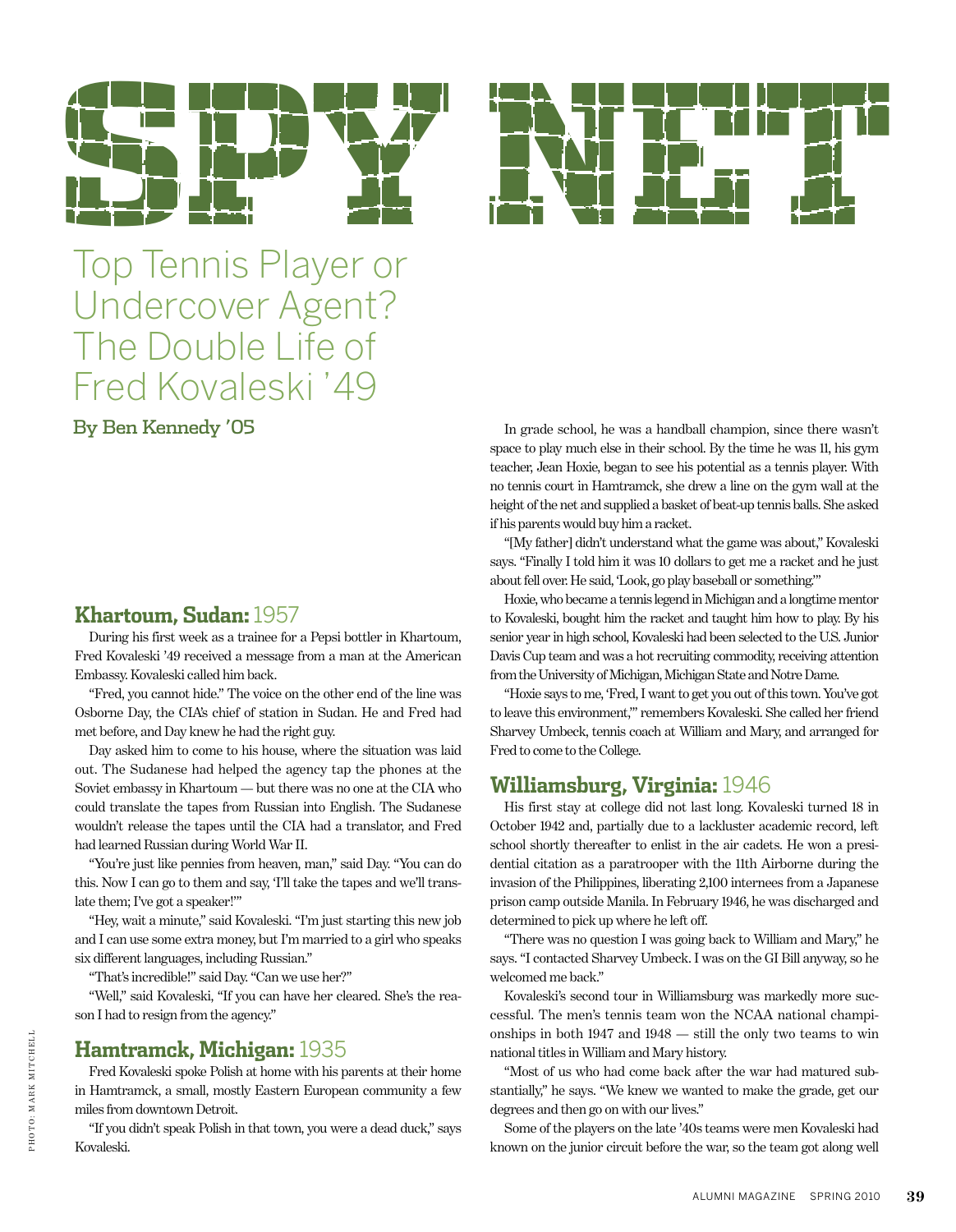despite the solitary nature of tennis.

"We had wonderful camaraderie, but you cannot divorce it from being an individual sport," he says. "When you're out there, you're on your own. Nobody can coach you or advise you. You've got to make up your own strategy and your own tactics while you're there."

The success of the team and of Kovaleski individually earned him an invitation from the United States Lawn Tennis Association (USLTA, today just the USTA) to play in their tournaments. Before long, he was invited to play on the overseas circuit for a few weeks. With some financial help from Jean Hoxie, Fred Kovaleski was off to Europe.

# **Monte Carlo, Monaco:** April 1951

Government degree in hand, Kovaleski played all over the world: France, Italy, Pakistan, India, Hong Kong, the Philippines, even Wimbledon where he was seeded 13th. Each engagement seemed to end with an invitation to yet another tournament, and Fred was happy to continue his globetrotting.

The custom for visiting American players was to visit the local U.S. embassy, where they would meet with top-ranking American officials. In Cairo, Kovaleski met Counselor of Embassy Joseph Sparks, who took a liking to him.

"Fred, whenever you decide you're going to stop touring around, write me," said Sparks. "I'll send letters of introduction to a number of people I know in the State Department. You look to me like you'd be a good candidate."

Kovaleski's tennis tour continued on to Monte Carlo, Monaco, where a USLTA official was waiting for him. His few weeks touring Europe had turned into a year playing tennis across Europe, Asia and Africa much longer than the USLTA had intended, and without their permission. Allegations surfaced that he had accepted money for his expenses while playing inCalcutta.

"[The official] said, 'Either you come home right after Monte Carlo or we'll declare you a professional,' and I didn't want that to happen," he says.This would have been a disaster: only the smallest handful of players could make a living in professional tennis in the '50s.

"So I said,OK,I give up.I'll playMonteCarlo and I'm coming home."

#### **Washington, D.C.:** Late 1951

Newly unemployed, Kovaleski remembered Joseph Sparks' advice in Cairo and wrote him looking for work. Shortly afterwards, he received copies of letters Sparks wrote to "every undersecretary of state for every region in the world." After a few meetings at the State Department, Kovaleski got a call about a "more extensive interview" to be held at a private home. He was being groomed to become a spy.

He passed the CIA's polygraph test, signed the papers and began his training in unofficial offices and apartments throughout Washington and in the woods at Camp Peary near Williamsburg.

His first assignment with the agency was training Soviet Army defectors, a story detailed in the Jan. 15, 2006 *Washington Post Magazine* by Fred's son Serge Kovaleski '84, a Pulitzer Prize–winning journalist. Serge remembers the stories his father told about handling defectors in the CIA's safehouses in suburban Maryland. Some relationships Fred built in those days lasted throughout his life, under cover and outside it.

By 1954, however, Fred had to leave that behind. It was time to return to one of the stops on his tennis itinerary — with a very different purpose.

# **Cairo, Egypt:** September 1954

As an agent in "deep cover," Kovaleski returned to his role as an international tennis player in Egypt's capital, where he had last played in 1951.

"My superiors made that decision," he says. "They asked if I could live as a tennis player and I said that was the easiest thing I could do."

Kovaleski's ability to speak Russian served the CIA well: his work helping to tap the Soviet embassy's phones resulted in 18 months' worth of tapes. When a Soviet defector appeared in the port of Alexandria, Egypt, the CIA field office in Germany relied on Kovaleski's instincts and organized an operation to bring him in.

A four-man paramilitary team met Kovaleski in Alexandria and explained the plan: after midnight, a three-car convoy would take the defector to Cairo, where he would get on a plane to Germany for debriefing. The road from Alexandria to Cairo was straight and would be practically empty, apart from the two checkpoints along the way.

"Okay, Fred," the team leader said. "You're in the car in the middle of the convoy, I will be in the front and we will have one car in the back. You're armed, we are armed, and we are not giving this guy up to the Egyptians."

They passed the first checkpoint without incident: the guards there were half-asleep. Second checkpoint: same thing. The convoy barreled right into the embassy compound, where the defector got inside a wooden crate full of old furniture. They put the crate on an embassy truck for diplomatic immunity — and took it to the airstrip.

"You never met a more dedicated or more committed group of young men in your life. I mean, all of us, we were ready to jump out of planes, live in tunnels, do whatever the agency wanted," says Kovaleski.

While Kovaleski's cover story eventually changed from tennis pro to travel agent, he continued his work in Cairo with the CIA. There he fell in love with a woman named Manya Jabes of Russian descent. Marriage, however, required approval by his boss at the agency.

"I supplied her name, birthdate, family members, et cetera, all of which was cabled back to D.C. for security processing," says Kovaleski. "They discovered that Manya's father had divorced Manya's mother, married another Russian woman who was a poet and returned to the Soviet Union."

She was considered a security risk. The CIA told Kovaleski he had to choose his career or Manya. He chose Manya and resigned as an officer of the CIA.

## **Cape Town, South Africa:** April 1961

Manya and Fred were married in Beirut, Lebanon, where Fred had taken his first post-CIA job: with Pepsi as a field representative trainee. (His resume, of course, was that of a former tennis player and travel agent, not a CIA spy.) He moved to Khartoum, Sudan, to learn the business before Manya could join him.

It was shortly after his arrival that Osborne Day, the CIA's head officer in Sudan, called him about translating the Soviet tapes. Day and Kovaleski had both trained at Camp Peary together. Plus, although the CIA considered Manya a security risk, the agency thought highly enough of Fred that they kept him on a contract basis for work like this. Fred nevertheless suggested Manya for the translation job.

The agency ran Manya through a second security check and she passed: considered so dangerous she couldn't marry a CIA agent, but not dangerous enough she couldn't work for the CIA herself. Fred still laughs when he thinks of the irony.

As he moved from place to place, ascending the Pepsi ranks, Fred